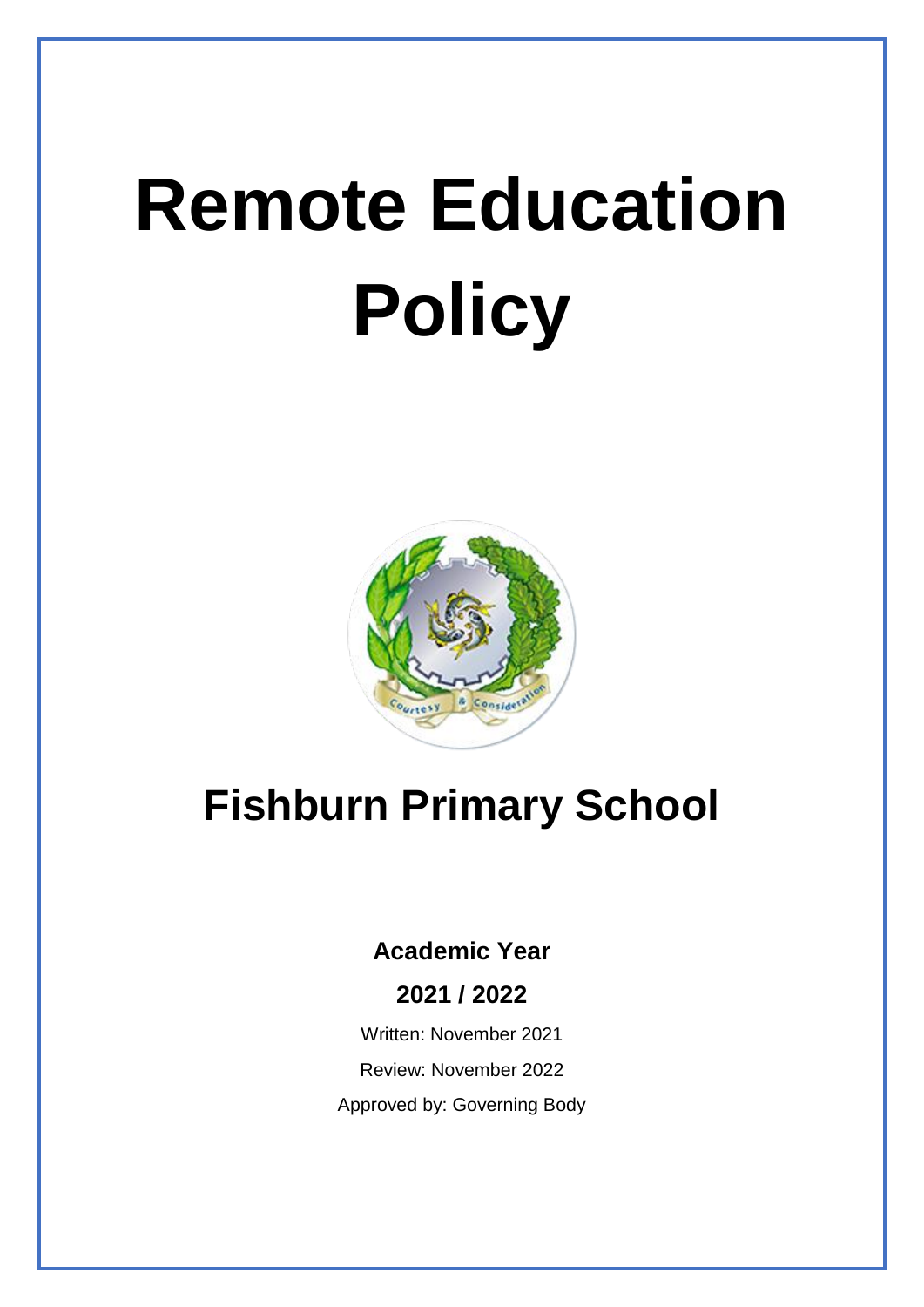### **Remote education provision: Information for parents**

This information is intended to provide clarity and transparency to pupils and parents or carers about what to expect from remote education where national or local restrictions require entire cohorts (or bubbles) to remain at home.

For details of what to expect where individual pupils are self-isolating, please see the final section of this document.

#### **Context:**

There is an expectation that every school has a robust home learning offer for all children should they have to self-isolate or should a year group, bubble or whole school have to be sent home. There is also an expectation that schools keep a tight track of what children are doing at home and how they are managing with this home-learning. The following is guidance for parents/carers based on what we believe at Fishburn, will be the most beneficial activities for your child to help them to "keep up" whilst also following our school curriculum as closely as possible. There is a strong focus on reading, writing and basic number work as well as suggestions for other curriculum areas.

#### **Our School Offer:**

During the current COVID-19 pandemic, Fishburn Primary School will endeavour to provide all children with:

- immediate remote education delivered predominantly via Microsoft Teams and supplemented with work available on our private Google Drive and through Class Dojo.
- a curriculum sequence that allows access to high-quality online and offline resources and teaching videos that are linked to the school's curriculum expectations
- access to high quality remote education resources
- work with families to deliver a broad and ambitious curriculum
- set assignments so that pupils have meaningful and ambitious work each day in a number of different subjects
- teach a planned and well-sequenced curriculum so that knowledge and skills are built incrementally, with a good level of clarity about what is intended to be taught and practised in each subject.

#### **Preparation by School**

The school will ensure that the following actions are taken prior to any pupils needing to selfisolate or partial or full closure of the school:

- We will provide all children with an exercise book that they can use for their daily writing and any other paper-based activities that they do at home. Should you require pens / pencils or any other equipment please let us know.
- Staff will ensure that all children understand how to access the school's online learning platform (age appropriate) and support any parents/carers who struggle with this.
- School will provide login details for our communication app 'Class Dojo' and ensure all parents/carers are able to access it and login. School will provide parents/carers acceptable use guidelines for this.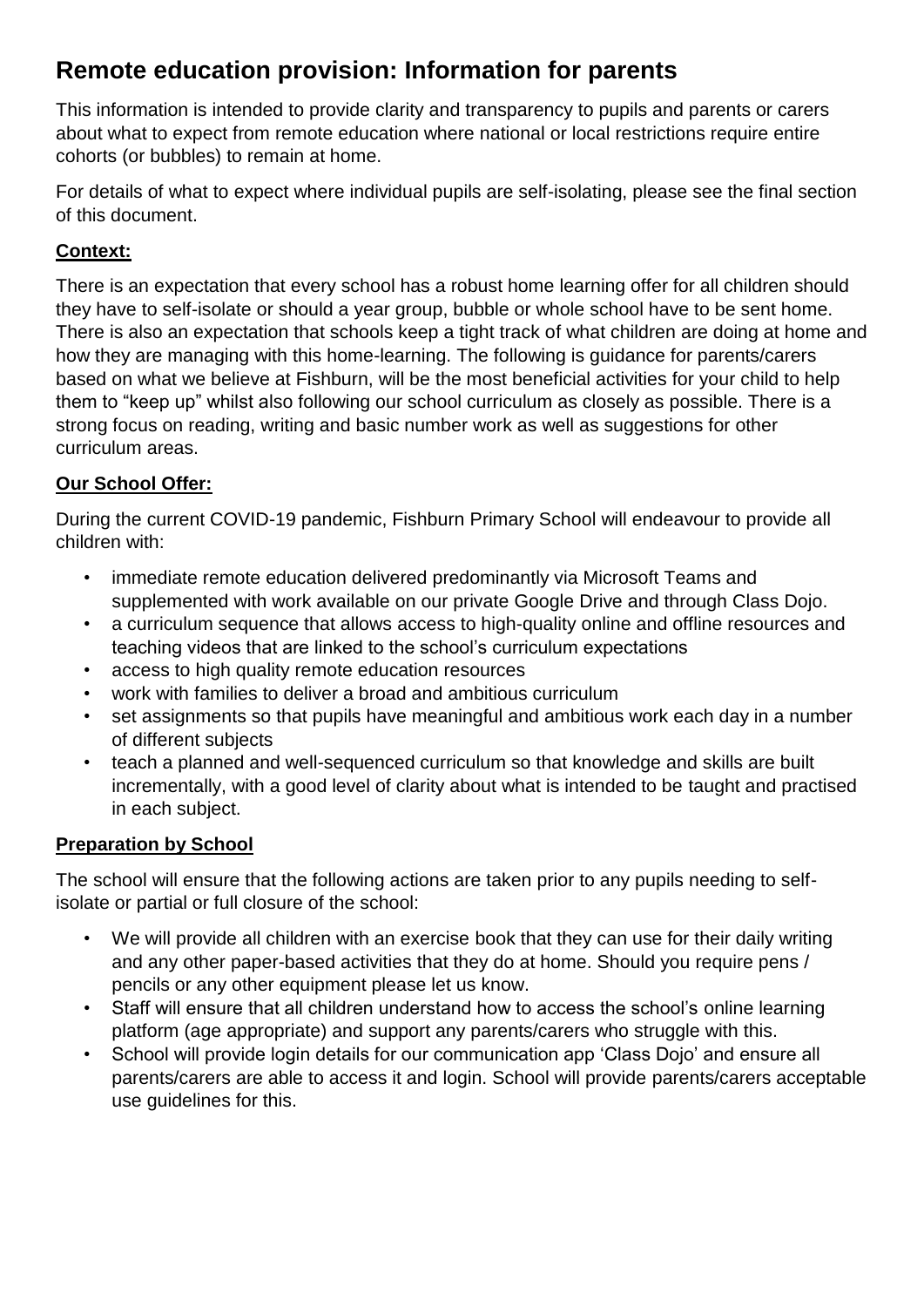#### **Remote teaching and study time each day**

#### **How long can I expect work set by the school to take my child each day?**

We expect that remote education (including remote teaching and independent work) will take pupils broadly the following number of hours each day:

| <b>EYFS</b>        | Up to 3 hours as appropriate to age |
|--------------------|-------------------------------------|
| <b>Key Stage 1</b> | 3 hours                             |
| <b>Key Stage 2</b> | 4 hours                             |

#### **The children will broadly follow a timetable such as this during each period of remote learning:**

|             | <b>EYFS</b>             | KS1                     | KS <sub>2</sub>         | <b>Additional info</b> |
|-------------|-------------------------|-------------------------|-------------------------|------------------------|
| $9 - 9:30$  | Online meeting          | Online meeting          | Online meeting          | Teachers will be       |
|             | Welcome and             | Welcome and             | Welcome and             | fully contactable      |
|             | discussion of           | discussion of           | discussion of           | during the usual       |
|             | tasks for the day.      | tasks for the day.      | tasks for the day.      | school day on          |
|             | Phonics input as        | Phonics input as        | Phonics input as        | Class Dojo and         |
|             | required.               | required.               | required.               | via the                |
| $9:30 - 1$  | Time to complete        | Time to complete        | Time to complete        | messaging              |
|             | tasks set with          | tasks set with          | tasks set with          | system on              |
|             | communication           | communication           | communication           | <b>Teams should</b>    |
|             | from school             | from school             | from school             | parents or             |
|             | available if            | available if            | available if            | children at home       |
|             | required. This          | required. This          | required. This          | require additional     |
|             | allows families to      | allows families to      | allows families to      | support. The           |
|             | work around their       | work around their       | work around their       | school office is       |
|             | own schedules to        | own schedules to        | own schedules to        | also contactable       |
|             | complete any            | complete any            | complete any            | should the need        |
|             | learning.               | learning.               | learning.               | arise.                 |
|             | Daily AM tasks          | Daily AM tasks          | Daily AM tasks          |                        |
|             | set: Phonics /          | set: Phonics /          | set: Reading /          | Learning packs         |
|             | reading Maths           | reading Maths           | <b>VIPERS Maths</b>     | are printed each       |
|             | Writing                 | Writing                 | Writing                 | day for families       |
| $1:15-1:30$ | <b>Online meeting</b>   | <b>Online meeting</b>   | <b>Online meeting</b>   | to collect should      |
|             |                         |                         |                         | they wish to a list    |
|             | Welcome to the          | Welcome to the          | Welcome to the          | of these families      |
|             | afternoon               | afternoon               | afternoon               | will be kept in the    |
|             | session.                | session.                | session.                | school office.         |
|             | <b>Discussion about</b> | <b>Discussion about</b> | <b>Discussion about</b> | Should you wish        |
|             | any issues from         | any issues from         | any issues from         | to use this option     |
|             | the morning             | the morning             | the morning             | please let us          |
|             | tasks set.              | tasks set.              | tasks set.              | know.                  |
|             | Afternoon tasks         | Afternoon tasks         | Afternoon tasks         |                        |
|             | set with                | set with                | set with                |                        |
|             | instructions given      | instructions given      | instructions given      |                        |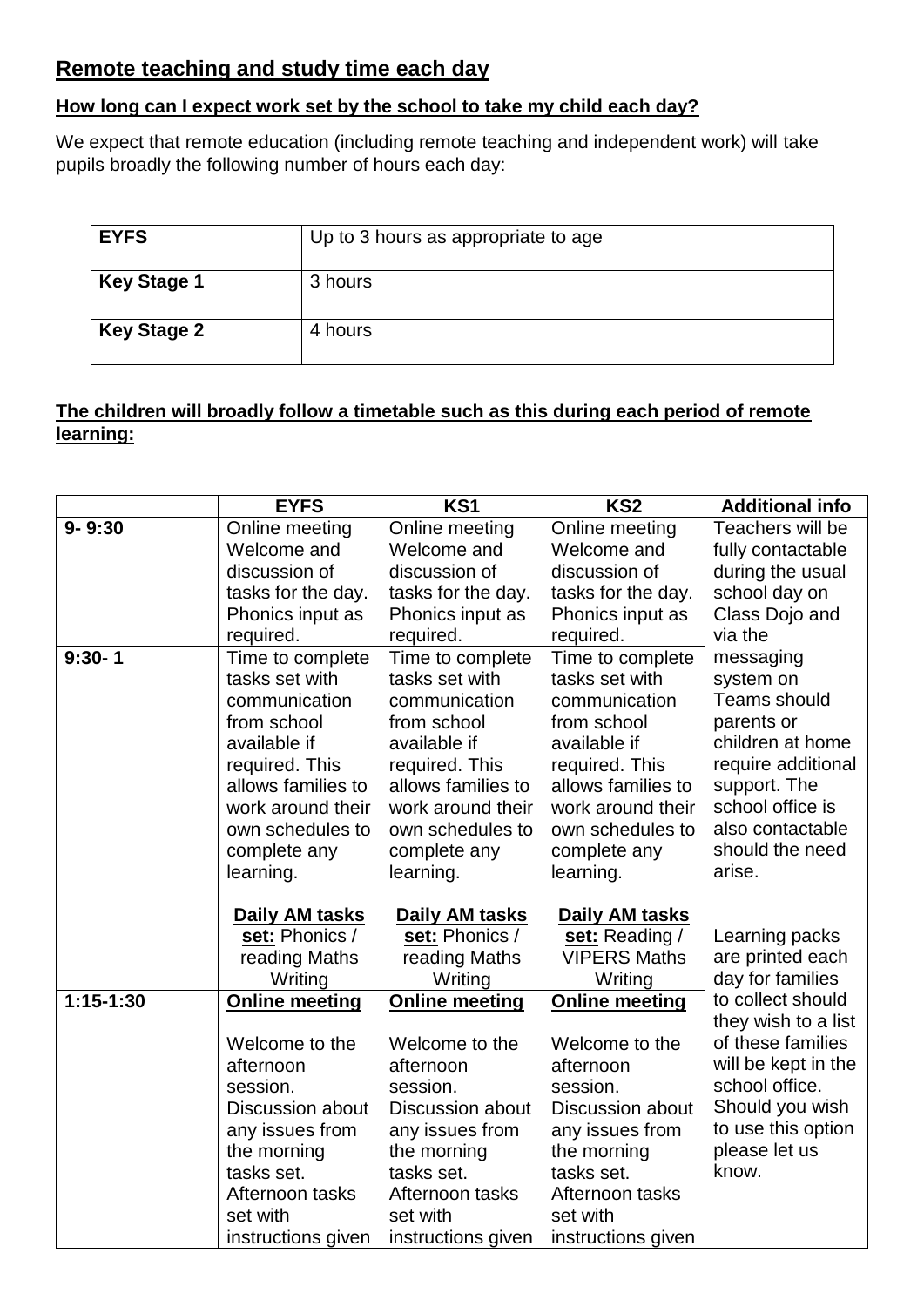| activities will be a<br>of the planned as<br>of the planned as<br>of the planned as<br>part of curriculum<br>part of curriculum<br>part of curriculum<br>mixture of high-<br>offer and will be<br>offer and will be<br>offer and will be<br>quality videos<br>based<br>from The Oak<br>based<br>based<br>predominantly<br>predominantly<br>predominantly<br>Academy / White<br>based around<br>based around<br>based around<br>Rose Hub /<br>foundation<br>foundation<br>foundation<br>Literacy Shed /<br>subjects Online<br>subjects Online<br>subjects Online<br>Letters and<br>Sounds which<br>meeting<br>meeting<br>meeting<br>Welcome to the<br>Welcome to the<br>Welcome to the<br>can be accessed<br>afternoon<br>afternoon<br>afternoon<br>as and when<br>session.<br>session.<br>session.<br>families are able<br>Discussion about<br>Discussion about<br><b>Discussion about</b><br>to, thus allowing<br>any issues from<br>any issues from<br>any issues from<br>flexibility with<br>each individual<br>the morning<br>the morning<br>the morning<br>family. This also<br>tasks set.<br>tasks set.<br>tasks set.<br>Afternoon tasks<br>Afternoon tasks<br>means that no<br>Afternoon tasks<br>set with<br>set with<br>set with<br>child misses out<br>instructions given<br>instructions given<br>instructions given<br>on a live teaching<br>these will be part<br>these will be part<br>these will be part<br>session and so is<br>of the planned as<br>of the planned as<br>of the planned as<br>not<br>part of curriculum<br>part of curriculum<br>part of curriculum<br>disadvantaged in<br>offer and will be<br>offer and will be<br>offer and will be<br>anyway.<br>based<br>based<br>based<br>predominantly<br>predominantly<br>predominantly<br>based around<br>based around<br>based around<br>foundation<br>foundation<br>foundation<br>subjects Online<br>subjects Online<br>subjects Online<br>meeting<br>meeting<br>meeting<br>Welcome to the<br>Welcome to the<br>Welcome to the<br>afternoon<br>afternoon<br>afternoon<br>session.<br>session.<br>session.<br><b>Discussion about</b><br>Discussion about<br>Discussion about<br>any issues from<br>any issues from<br>any issues from<br>the morning<br>the morning<br>the morning<br>tasks set.<br>tasks set.<br>tasks set.<br>Afternoon tasks<br>Afternoon tasks<br>Afternoon tasks<br>set with<br>set with<br>set with<br>instructions given<br>instructions given<br>instructions given<br>these will be part<br>these will be part<br>these will be part<br>of the planned as<br>of the planned as<br>of the planned as<br>part of curriculum<br>part of curriculum<br>part of curriculum<br>offer and will be<br>offer and will be<br>offer and will be<br>based linked to<br>based linked to<br>based linked to<br>the children's in<br>the children's in<br>the children's in<br>school topics<br>school topics<br>school topics<br>including PSHE.<br>including PSHE.<br>including PSHE.<br>1:30-2:45<br>Time given to<br>Time to complete<br>Time to complete<br>complete the<br>tasks set with<br>tasks set with<br>afternoon tasks<br>communication<br>communication<br>set with<br>with school<br>with school<br>communication<br>available.<br>available.<br>with school<br>available in the | these will be part | these will be part | these will be part | Teaching |
|----------------------------------------------------------------------------------------------------------------------------------------------------------------------------------------------------------------------------------------------------------------------------------------------------------------------------------------------------------------------------------------------------------------------------------------------------------------------------------------------------------------------------------------------------------------------------------------------------------------------------------------------------------------------------------------------------------------------------------------------------------------------------------------------------------------------------------------------------------------------------------------------------------------------------------------------------------------------------------------------------------------------------------------------------------------------------------------------------------------------------------------------------------------------------------------------------------------------------------------------------------------------------------------------------------------------------------------------------------------------------------------------------------------------------------------------------------------------------------------------------------------------------------------------------------------------------------------------------------------------------------------------------------------------------------------------------------------------------------------------------------------------------------------------------------------------------------------------------------------------------------------------------------------------------------------------------------------------------------------------------------------------------------------------------------------------------------------------------------------------------------------------------------------------------------------------------------------------------------------------------------------------------------------------------------------------------------------------------------------------------------------------------------------------------------------------------------------------------------------------------------------------------------------------------------------------------------------------------------------------------------------------------------------------------------------------------------------------------------------------------------------------------------------------------------------------------------------------------------------------------------------------------------------------------------------------------------------------------------------------------------------------------------------------------------------------------------------------------------------------------------------------------------------------------------------------------------------------------------------------------------------------------------------|--------------------|--------------------|--------------------|----------|
|                                                                                                                                                                                                                                                                                                                                                                                                                                                                                                                                                                                                                                                                                                                                                                                                                                                                                                                                                                                                                                                                                                                                                                                                                                                                                                                                                                                                                                                                                                                                                                                                                                                                                                                                                                                                                                                                                                                                                                                                                                                                                                                                                                                                                                                                                                                                                                                                                                                                                                                                                                                                                                                                                                                                                                                                                                                                                                                                                                                                                                                                                                                                                                                                                                                                                        |                    |                    |                    |          |
|                                                                                                                                                                                                                                                                                                                                                                                                                                                                                                                                                                                                                                                                                                                                                                                                                                                                                                                                                                                                                                                                                                                                                                                                                                                                                                                                                                                                                                                                                                                                                                                                                                                                                                                                                                                                                                                                                                                                                                                                                                                                                                                                                                                                                                                                                                                                                                                                                                                                                                                                                                                                                                                                                                                                                                                                                                                                                                                                                                                                                                                                                                                                                                                                                                                                                        |                    |                    |                    |          |
|                                                                                                                                                                                                                                                                                                                                                                                                                                                                                                                                                                                                                                                                                                                                                                                                                                                                                                                                                                                                                                                                                                                                                                                                                                                                                                                                                                                                                                                                                                                                                                                                                                                                                                                                                                                                                                                                                                                                                                                                                                                                                                                                                                                                                                                                                                                                                                                                                                                                                                                                                                                                                                                                                                                                                                                                                                                                                                                                                                                                                                                                                                                                                                                                                                                                                        |                    |                    |                    |          |
|                                                                                                                                                                                                                                                                                                                                                                                                                                                                                                                                                                                                                                                                                                                                                                                                                                                                                                                                                                                                                                                                                                                                                                                                                                                                                                                                                                                                                                                                                                                                                                                                                                                                                                                                                                                                                                                                                                                                                                                                                                                                                                                                                                                                                                                                                                                                                                                                                                                                                                                                                                                                                                                                                                                                                                                                                                                                                                                                                                                                                                                                                                                                                                                                                                                                                        |                    |                    |                    |          |
|                                                                                                                                                                                                                                                                                                                                                                                                                                                                                                                                                                                                                                                                                                                                                                                                                                                                                                                                                                                                                                                                                                                                                                                                                                                                                                                                                                                                                                                                                                                                                                                                                                                                                                                                                                                                                                                                                                                                                                                                                                                                                                                                                                                                                                                                                                                                                                                                                                                                                                                                                                                                                                                                                                                                                                                                                                                                                                                                                                                                                                                                                                                                                                                                                                                                                        |                    |                    |                    |          |
|                                                                                                                                                                                                                                                                                                                                                                                                                                                                                                                                                                                                                                                                                                                                                                                                                                                                                                                                                                                                                                                                                                                                                                                                                                                                                                                                                                                                                                                                                                                                                                                                                                                                                                                                                                                                                                                                                                                                                                                                                                                                                                                                                                                                                                                                                                                                                                                                                                                                                                                                                                                                                                                                                                                                                                                                                                                                                                                                                                                                                                                                                                                                                                                                                                                                                        |                    |                    |                    |          |
|                                                                                                                                                                                                                                                                                                                                                                                                                                                                                                                                                                                                                                                                                                                                                                                                                                                                                                                                                                                                                                                                                                                                                                                                                                                                                                                                                                                                                                                                                                                                                                                                                                                                                                                                                                                                                                                                                                                                                                                                                                                                                                                                                                                                                                                                                                                                                                                                                                                                                                                                                                                                                                                                                                                                                                                                                                                                                                                                                                                                                                                                                                                                                                                                                                                                                        |                    |                    |                    |          |
|                                                                                                                                                                                                                                                                                                                                                                                                                                                                                                                                                                                                                                                                                                                                                                                                                                                                                                                                                                                                                                                                                                                                                                                                                                                                                                                                                                                                                                                                                                                                                                                                                                                                                                                                                                                                                                                                                                                                                                                                                                                                                                                                                                                                                                                                                                                                                                                                                                                                                                                                                                                                                                                                                                                                                                                                                                                                                                                                                                                                                                                                                                                                                                                                                                                                                        |                    |                    |                    |          |
|                                                                                                                                                                                                                                                                                                                                                                                                                                                                                                                                                                                                                                                                                                                                                                                                                                                                                                                                                                                                                                                                                                                                                                                                                                                                                                                                                                                                                                                                                                                                                                                                                                                                                                                                                                                                                                                                                                                                                                                                                                                                                                                                                                                                                                                                                                                                                                                                                                                                                                                                                                                                                                                                                                                                                                                                                                                                                                                                                                                                                                                                                                                                                                                                                                                                                        |                    |                    |                    |          |
|                                                                                                                                                                                                                                                                                                                                                                                                                                                                                                                                                                                                                                                                                                                                                                                                                                                                                                                                                                                                                                                                                                                                                                                                                                                                                                                                                                                                                                                                                                                                                                                                                                                                                                                                                                                                                                                                                                                                                                                                                                                                                                                                                                                                                                                                                                                                                                                                                                                                                                                                                                                                                                                                                                                                                                                                                                                                                                                                                                                                                                                                                                                                                                                                                                                                                        |                    |                    |                    |          |
|                                                                                                                                                                                                                                                                                                                                                                                                                                                                                                                                                                                                                                                                                                                                                                                                                                                                                                                                                                                                                                                                                                                                                                                                                                                                                                                                                                                                                                                                                                                                                                                                                                                                                                                                                                                                                                                                                                                                                                                                                                                                                                                                                                                                                                                                                                                                                                                                                                                                                                                                                                                                                                                                                                                                                                                                                                                                                                                                                                                                                                                                                                                                                                                                                                                                                        |                    |                    |                    |          |
|                                                                                                                                                                                                                                                                                                                                                                                                                                                                                                                                                                                                                                                                                                                                                                                                                                                                                                                                                                                                                                                                                                                                                                                                                                                                                                                                                                                                                                                                                                                                                                                                                                                                                                                                                                                                                                                                                                                                                                                                                                                                                                                                                                                                                                                                                                                                                                                                                                                                                                                                                                                                                                                                                                                                                                                                                                                                                                                                                                                                                                                                                                                                                                                                                                                                                        |                    |                    |                    |          |
|                                                                                                                                                                                                                                                                                                                                                                                                                                                                                                                                                                                                                                                                                                                                                                                                                                                                                                                                                                                                                                                                                                                                                                                                                                                                                                                                                                                                                                                                                                                                                                                                                                                                                                                                                                                                                                                                                                                                                                                                                                                                                                                                                                                                                                                                                                                                                                                                                                                                                                                                                                                                                                                                                                                                                                                                                                                                                                                                                                                                                                                                                                                                                                                                                                                                                        |                    |                    |                    |          |
|                                                                                                                                                                                                                                                                                                                                                                                                                                                                                                                                                                                                                                                                                                                                                                                                                                                                                                                                                                                                                                                                                                                                                                                                                                                                                                                                                                                                                                                                                                                                                                                                                                                                                                                                                                                                                                                                                                                                                                                                                                                                                                                                                                                                                                                                                                                                                                                                                                                                                                                                                                                                                                                                                                                                                                                                                                                                                                                                                                                                                                                                                                                                                                                                                                                                                        |                    |                    |                    |          |
|                                                                                                                                                                                                                                                                                                                                                                                                                                                                                                                                                                                                                                                                                                                                                                                                                                                                                                                                                                                                                                                                                                                                                                                                                                                                                                                                                                                                                                                                                                                                                                                                                                                                                                                                                                                                                                                                                                                                                                                                                                                                                                                                                                                                                                                                                                                                                                                                                                                                                                                                                                                                                                                                                                                                                                                                                                                                                                                                                                                                                                                                                                                                                                                                                                                                                        |                    |                    |                    |          |
|                                                                                                                                                                                                                                                                                                                                                                                                                                                                                                                                                                                                                                                                                                                                                                                                                                                                                                                                                                                                                                                                                                                                                                                                                                                                                                                                                                                                                                                                                                                                                                                                                                                                                                                                                                                                                                                                                                                                                                                                                                                                                                                                                                                                                                                                                                                                                                                                                                                                                                                                                                                                                                                                                                                                                                                                                                                                                                                                                                                                                                                                                                                                                                                                                                                                                        |                    |                    |                    |          |
|                                                                                                                                                                                                                                                                                                                                                                                                                                                                                                                                                                                                                                                                                                                                                                                                                                                                                                                                                                                                                                                                                                                                                                                                                                                                                                                                                                                                                                                                                                                                                                                                                                                                                                                                                                                                                                                                                                                                                                                                                                                                                                                                                                                                                                                                                                                                                                                                                                                                                                                                                                                                                                                                                                                                                                                                                                                                                                                                                                                                                                                                                                                                                                                                                                                                                        |                    |                    |                    |          |
|                                                                                                                                                                                                                                                                                                                                                                                                                                                                                                                                                                                                                                                                                                                                                                                                                                                                                                                                                                                                                                                                                                                                                                                                                                                                                                                                                                                                                                                                                                                                                                                                                                                                                                                                                                                                                                                                                                                                                                                                                                                                                                                                                                                                                                                                                                                                                                                                                                                                                                                                                                                                                                                                                                                                                                                                                                                                                                                                                                                                                                                                                                                                                                                                                                                                                        |                    |                    |                    |          |
|                                                                                                                                                                                                                                                                                                                                                                                                                                                                                                                                                                                                                                                                                                                                                                                                                                                                                                                                                                                                                                                                                                                                                                                                                                                                                                                                                                                                                                                                                                                                                                                                                                                                                                                                                                                                                                                                                                                                                                                                                                                                                                                                                                                                                                                                                                                                                                                                                                                                                                                                                                                                                                                                                                                                                                                                                                                                                                                                                                                                                                                                                                                                                                                                                                                                                        |                    |                    |                    |          |
|                                                                                                                                                                                                                                                                                                                                                                                                                                                                                                                                                                                                                                                                                                                                                                                                                                                                                                                                                                                                                                                                                                                                                                                                                                                                                                                                                                                                                                                                                                                                                                                                                                                                                                                                                                                                                                                                                                                                                                                                                                                                                                                                                                                                                                                                                                                                                                                                                                                                                                                                                                                                                                                                                                                                                                                                                                                                                                                                                                                                                                                                                                                                                                                                                                                                                        |                    |                    |                    |          |
|                                                                                                                                                                                                                                                                                                                                                                                                                                                                                                                                                                                                                                                                                                                                                                                                                                                                                                                                                                                                                                                                                                                                                                                                                                                                                                                                                                                                                                                                                                                                                                                                                                                                                                                                                                                                                                                                                                                                                                                                                                                                                                                                                                                                                                                                                                                                                                                                                                                                                                                                                                                                                                                                                                                                                                                                                                                                                                                                                                                                                                                                                                                                                                                                                                                                                        |                    |                    |                    |          |
|                                                                                                                                                                                                                                                                                                                                                                                                                                                                                                                                                                                                                                                                                                                                                                                                                                                                                                                                                                                                                                                                                                                                                                                                                                                                                                                                                                                                                                                                                                                                                                                                                                                                                                                                                                                                                                                                                                                                                                                                                                                                                                                                                                                                                                                                                                                                                                                                                                                                                                                                                                                                                                                                                                                                                                                                                                                                                                                                                                                                                                                                                                                                                                                                                                                                                        |                    |                    |                    |          |
|                                                                                                                                                                                                                                                                                                                                                                                                                                                                                                                                                                                                                                                                                                                                                                                                                                                                                                                                                                                                                                                                                                                                                                                                                                                                                                                                                                                                                                                                                                                                                                                                                                                                                                                                                                                                                                                                                                                                                                                                                                                                                                                                                                                                                                                                                                                                                                                                                                                                                                                                                                                                                                                                                                                                                                                                                                                                                                                                                                                                                                                                                                                                                                                                                                                                                        |                    |                    |                    |          |
|                                                                                                                                                                                                                                                                                                                                                                                                                                                                                                                                                                                                                                                                                                                                                                                                                                                                                                                                                                                                                                                                                                                                                                                                                                                                                                                                                                                                                                                                                                                                                                                                                                                                                                                                                                                                                                                                                                                                                                                                                                                                                                                                                                                                                                                                                                                                                                                                                                                                                                                                                                                                                                                                                                                                                                                                                                                                                                                                                                                                                                                                                                                                                                                                                                                                                        |                    |                    |                    |          |
|                                                                                                                                                                                                                                                                                                                                                                                                                                                                                                                                                                                                                                                                                                                                                                                                                                                                                                                                                                                                                                                                                                                                                                                                                                                                                                                                                                                                                                                                                                                                                                                                                                                                                                                                                                                                                                                                                                                                                                                                                                                                                                                                                                                                                                                                                                                                                                                                                                                                                                                                                                                                                                                                                                                                                                                                                                                                                                                                                                                                                                                                                                                                                                                                                                                                                        |                    |                    |                    |          |
|                                                                                                                                                                                                                                                                                                                                                                                                                                                                                                                                                                                                                                                                                                                                                                                                                                                                                                                                                                                                                                                                                                                                                                                                                                                                                                                                                                                                                                                                                                                                                                                                                                                                                                                                                                                                                                                                                                                                                                                                                                                                                                                                                                                                                                                                                                                                                                                                                                                                                                                                                                                                                                                                                                                                                                                                                                                                                                                                                                                                                                                                                                                                                                                                                                                                                        |                    |                    |                    |          |
|                                                                                                                                                                                                                                                                                                                                                                                                                                                                                                                                                                                                                                                                                                                                                                                                                                                                                                                                                                                                                                                                                                                                                                                                                                                                                                                                                                                                                                                                                                                                                                                                                                                                                                                                                                                                                                                                                                                                                                                                                                                                                                                                                                                                                                                                                                                                                                                                                                                                                                                                                                                                                                                                                                                                                                                                                                                                                                                                                                                                                                                                                                                                                                                                                                                                                        |                    |                    |                    |          |
|                                                                                                                                                                                                                                                                                                                                                                                                                                                                                                                                                                                                                                                                                                                                                                                                                                                                                                                                                                                                                                                                                                                                                                                                                                                                                                                                                                                                                                                                                                                                                                                                                                                                                                                                                                                                                                                                                                                                                                                                                                                                                                                                                                                                                                                                                                                                                                                                                                                                                                                                                                                                                                                                                                                                                                                                                                                                                                                                                                                                                                                                                                                                                                                                                                                                                        |                    |                    |                    |          |
|                                                                                                                                                                                                                                                                                                                                                                                                                                                                                                                                                                                                                                                                                                                                                                                                                                                                                                                                                                                                                                                                                                                                                                                                                                                                                                                                                                                                                                                                                                                                                                                                                                                                                                                                                                                                                                                                                                                                                                                                                                                                                                                                                                                                                                                                                                                                                                                                                                                                                                                                                                                                                                                                                                                                                                                                                                                                                                                                                                                                                                                                                                                                                                                                                                                                                        |                    |                    |                    |          |
|                                                                                                                                                                                                                                                                                                                                                                                                                                                                                                                                                                                                                                                                                                                                                                                                                                                                                                                                                                                                                                                                                                                                                                                                                                                                                                                                                                                                                                                                                                                                                                                                                                                                                                                                                                                                                                                                                                                                                                                                                                                                                                                                                                                                                                                                                                                                                                                                                                                                                                                                                                                                                                                                                                                                                                                                                                                                                                                                                                                                                                                                                                                                                                                                                                                                                        |                    |                    |                    |          |
|                                                                                                                                                                                                                                                                                                                                                                                                                                                                                                                                                                                                                                                                                                                                                                                                                                                                                                                                                                                                                                                                                                                                                                                                                                                                                                                                                                                                                                                                                                                                                                                                                                                                                                                                                                                                                                                                                                                                                                                                                                                                                                                                                                                                                                                                                                                                                                                                                                                                                                                                                                                                                                                                                                                                                                                                                                                                                                                                                                                                                                                                                                                                                                                                                                                                                        |                    |                    |                    |          |
|                                                                                                                                                                                                                                                                                                                                                                                                                                                                                                                                                                                                                                                                                                                                                                                                                                                                                                                                                                                                                                                                                                                                                                                                                                                                                                                                                                                                                                                                                                                                                                                                                                                                                                                                                                                                                                                                                                                                                                                                                                                                                                                                                                                                                                                                                                                                                                                                                                                                                                                                                                                                                                                                                                                                                                                                                                                                                                                                                                                                                                                                                                                                                                                                                                                                                        |                    |                    |                    |          |
|                                                                                                                                                                                                                                                                                                                                                                                                                                                                                                                                                                                                                                                                                                                                                                                                                                                                                                                                                                                                                                                                                                                                                                                                                                                                                                                                                                                                                                                                                                                                                                                                                                                                                                                                                                                                                                                                                                                                                                                                                                                                                                                                                                                                                                                                                                                                                                                                                                                                                                                                                                                                                                                                                                                                                                                                                                                                                                                                                                                                                                                                                                                                                                                                                                                                                        |                    |                    |                    |          |
|                                                                                                                                                                                                                                                                                                                                                                                                                                                                                                                                                                                                                                                                                                                                                                                                                                                                                                                                                                                                                                                                                                                                                                                                                                                                                                                                                                                                                                                                                                                                                                                                                                                                                                                                                                                                                                                                                                                                                                                                                                                                                                                                                                                                                                                                                                                                                                                                                                                                                                                                                                                                                                                                                                                                                                                                                                                                                                                                                                                                                                                                                                                                                                                                                                                                                        |                    |                    |                    |          |
|                                                                                                                                                                                                                                                                                                                                                                                                                                                                                                                                                                                                                                                                                                                                                                                                                                                                                                                                                                                                                                                                                                                                                                                                                                                                                                                                                                                                                                                                                                                                                                                                                                                                                                                                                                                                                                                                                                                                                                                                                                                                                                                                                                                                                                                                                                                                                                                                                                                                                                                                                                                                                                                                                                                                                                                                                                                                                                                                                                                                                                                                                                                                                                                                                                                                                        |                    |                    |                    |          |
|                                                                                                                                                                                                                                                                                                                                                                                                                                                                                                                                                                                                                                                                                                                                                                                                                                                                                                                                                                                                                                                                                                                                                                                                                                                                                                                                                                                                                                                                                                                                                                                                                                                                                                                                                                                                                                                                                                                                                                                                                                                                                                                                                                                                                                                                                                                                                                                                                                                                                                                                                                                                                                                                                                                                                                                                                                                                                                                                                                                                                                                                                                                                                                                                                                                                                        |                    |                    |                    |          |
|                                                                                                                                                                                                                                                                                                                                                                                                                                                                                                                                                                                                                                                                                                                                                                                                                                                                                                                                                                                                                                                                                                                                                                                                                                                                                                                                                                                                                                                                                                                                                                                                                                                                                                                                                                                                                                                                                                                                                                                                                                                                                                                                                                                                                                                                                                                                                                                                                                                                                                                                                                                                                                                                                                                                                                                                                                                                                                                                                                                                                                                                                                                                                                                                                                                                                        |                    |                    |                    |          |
|                                                                                                                                                                                                                                                                                                                                                                                                                                                                                                                                                                                                                                                                                                                                                                                                                                                                                                                                                                                                                                                                                                                                                                                                                                                                                                                                                                                                                                                                                                                                                                                                                                                                                                                                                                                                                                                                                                                                                                                                                                                                                                                                                                                                                                                                                                                                                                                                                                                                                                                                                                                                                                                                                                                                                                                                                                                                                                                                                                                                                                                                                                                                                                                                                                                                                        |                    |                    |                    |          |
|                                                                                                                                                                                                                                                                                                                                                                                                                                                                                                                                                                                                                                                                                                                                                                                                                                                                                                                                                                                                                                                                                                                                                                                                                                                                                                                                                                                                                                                                                                                                                                                                                                                                                                                                                                                                                                                                                                                                                                                                                                                                                                                                                                                                                                                                                                                                                                                                                                                                                                                                                                                                                                                                                                                                                                                                                                                                                                                                                                                                                                                                                                                                                                                                                                                                                        |                    |                    |                    |          |
|                                                                                                                                                                                                                                                                                                                                                                                                                                                                                                                                                                                                                                                                                                                                                                                                                                                                                                                                                                                                                                                                                                                                                                                                                                                                                                                                                                                                                                                                                                                                                                                                                                                                                                                                                                                                                                                                                                                                                                                                                                                                                                                                                                                                                                                                                                                                                                                                                                                                                                                                                                                                                                                                                                                                                                                                                                                                                                                                                                                                                                                                                                                                                                                                                                                                                        |                    |                    |                    |          |
|                                                                                                                                                                                                                                                                                                                                                                                                                                                                                                                                                                                                                                                                                                                                                                                                                                                                                                                                                                                                                                                                                                                                                                                                                                                                                                                                                                                                                                                                                                                                                                                                                                                                                                                                                                                                                                                                                                                                                                                                                                                                                                                                                                                                                                                                                                                                                                                                                                                                                                                                                                                                                                                                                                                                                                                                                                                                                                                                                                                                                                                                                                                                                                                                                                                                                        |                    |                    |                    |          |
|                                                                                                                                                                                                                                                                                                                                                                                                                                                                                                                                                                                                                                                                                                                                                                                                                                                                                                                                                                                                                                                                                                                                                                                                                                                                                                                                                                                                                                                                                                                                                                                                                                                                                                                                                                                                                                                                                                                                                                                                                                                                                                                                                                                                                                                                                                                                                                                                                                                                                                                                                                                                                                                                                                                                                                                                                                                                                                                                                                                                                                                                                                                                                                                                                                                                                        |                    |                    |                    |          |
|                                                                                                                                                                                                                                                                                                                                                                                                                                                                                                                                                                                                                                                                                                                                                                                                                                                                                                                                                                                                                                                                                                                                                                                                                                                                                                                                                                                                                                                                                                                                                                                                                                                                                                                                                                                                                                                                                                                                                                                                                                                                                                                                                                                                                                                                                                                                                                                                                                                                                                                                                                                                                                                                                                                                                                                                                                                                                                                                                                                                                                                                                                                                                                                                                                                                                        |                    |                    |                    |          |
|                                                                                                                                                                                                                                                                                                                                                                                                                                                                                                                                                                                                                                                                                                                                                                                                                                                                                                                                                                                                                                                                                                                                                                                                                                                                                                                                                                                                                                                                                                                                                                                                                                                                                                                                                                                                                                                                                                                                                                                                                                                                                                                                                                                                                                                                                                                                                                                                                                                                                                                                                                                                                                                                                                                                                                                                                                                                                                                                                                                                                                                                                                                                                                                                                                                                                        |                    |                    |                    |          |
|                                                                                                                                                                                                                                                                                                                                                                                                                                                                                                                                                                                                                                                                                                                                                                                                                                                                                                                                                                                                                                                                                                                                                                                                                                                                                                                                                                                                                                                                                                                                                                                                                                                                                                                                                                                                                                                                                                                                                                                                                                                                                                                                                                                                                                                                                                                                                                                                                                                                                                                                                                                                                                                                                                                                                                                                                                                                                                                                                                                                                                                                                                                                                                                                                                                                                        |                    |                    |                    |          |
|                                                                                                                                                                                                                                                                                                                                                                                                                                                                                                                                                                                                                                                                                                                                                                                                                                                                                                                                                                                                                                                                                                                                                                                                                                                                                                                                                                                                                                                                                                                                                                                                                                                                                                                                                                                                                                                                                                                                                                                                                                                                                                                                                                                                                                                                                                                                                                                                                                                                                                                                                                                                                                                                                                                                                                                                                                                                                                                                                                                                                                                                                                                                                                                                                                                                                        |                    |                    |                    |          |
|                                                                                                                                                                                                                                                                                                                                                                                                                                                                                                                                                                                                                                                                                                                                                                                                                                                                                                                                                                                                                                                                                                                                                                                                                                                                                                                                                                                                                                                                                                                                                                                                                                                                                                                                                                                                                                                                                                                                                                                                                                                                                                                                                                                                                                                                                                                                                                                                                                                                                                                                                                                                                                                                                                                                                                                                                                                                                                                                                                                                                                                                                                                                                                                                                                                                                        |                    |                    |                    |          |
|                                                                                                                                                                                                                                                                                                                                                                                                                                                                                                                                                                                                                                                                                                                                                                                                                                                                                                                                                                                                                                                                                                                                                                                                                                                                                                                                                                                                                                                                                                                                                                                                                                                                                                                                                                                                                                                                                                                                                                                                                                                                                                                                                                                                                                                                                                                                                                                                                                                                                                                                                                                                                                                                                                                                                                                                                                                                                                                                                                                                                                                                                                                                                                                                                                                                                        |                    |                    |                    |          |
|                                                                                                                                                                                                                                                                                                                                                                                                                                                                                                                                                                                                                                                                                                                                                                                                                                                                                                                                                                                                                                                                                                                                                                                                                                                                                                                                                                                                                                                                                                                                                                                                                                                                                                                                                                                                                                                                                                                                                                                                                                                                                                                                                                                                                                                                                                                                                                                                                                                                                                                                                                                                                                                                                                                                                                                                                                                                                                                                                                                                                                                                                                                                                                                                                                                                                        |                    |                    |                    |          |
|                                                                                                                                                                                                                                                                                                                                                                                                                                                                                                                                                                                                                                                                                                                                                                                                                                                                                                                                                                                                                                                                                                                                                                                                                                                                                                                                                                                                                                                                                                                                                                                                                                                                                                                                                                                                                                                                                                                                                                                                                                                                                                                                                                                                                                                                                                                                                                                                                                                                                                                                                                                                                                                                                                                                                                                                                                                                                                                                                                                                                                                                                                                                                                                                                                                                                        |                    |                    |                    |          |
|                                                                                                                                                                                                                                                                                                                                                                                                                                                                                                                                                                                                                                                                                                                                                                                                                                                                                                                                                                                                                                                                                                                                                                                                                                                                                                                                                                                                                                                                                                                                                                                                                                                                                                                                                                                                                                                                                                                                                                                                                                                                                                                                                                                                                                                                                                                                                                                                                                                                                                                                                                                                                                                                                                                                                                                                                                                                                                                                                                                                                                                                                                                                                                                                                                                                                        |                    |                    |                    |          |
|                                                                                                                                                                                                                                                                                                                                                                                                                                                                                                                                                                                                                                                                                                                                                                                                                                                                                                                                                                                                                                                                                                                                                                                                                                                                                                                                                                                                                                                                                                                                                                                                                                                                                                                                                                                                                                                                                                                                                                                                                                                                                                                                                                                                                                                                                                                                                                                                                                                                                                                                                                                                                                                                                                                                                                                                                                                                                                                                                                                                                                                                                                                                                                                                                                                                                        |                    |                    |                    |          |
|                                                                                                                                                                                                                                                                                                                                                                                                                                                                                                                                                                                                                                                                                                                                                                                                                                                                                                                                                                                                                                                                                                                                                                                                                                                                                                                                                                                                                                                                                                                                                                                                                                                                                                                                                                                                                                                                                                                                                                                                                                                                                                                                                                                                                                                                                                                                                                                                                                                                                                                                                                                                                                                                                                                                                                                                                                                                                                                                                                                                                                                                                                                                                                                                                                                                                        |                    |                    |                    |          |
|                                                                                                                                                                                                                                                                                                                                                                                                                                                                                                                                                                                                                                                                                                                                                                                                                                                                                                                                                                                                                                                                                                                                                                                                                                                                                                                                                                                                                                                                                                                                                                                                                                                                                                                                                                                                                                                                                                                                                                                                                                                                                                                                                                                                                                                                                                                                                                                                                                                                                                                                                                                                                                                                                                                                                                                                                                                                                                                                                                                                                                                                                                                                                                                                                                                                                        |                    |                    |                    |          |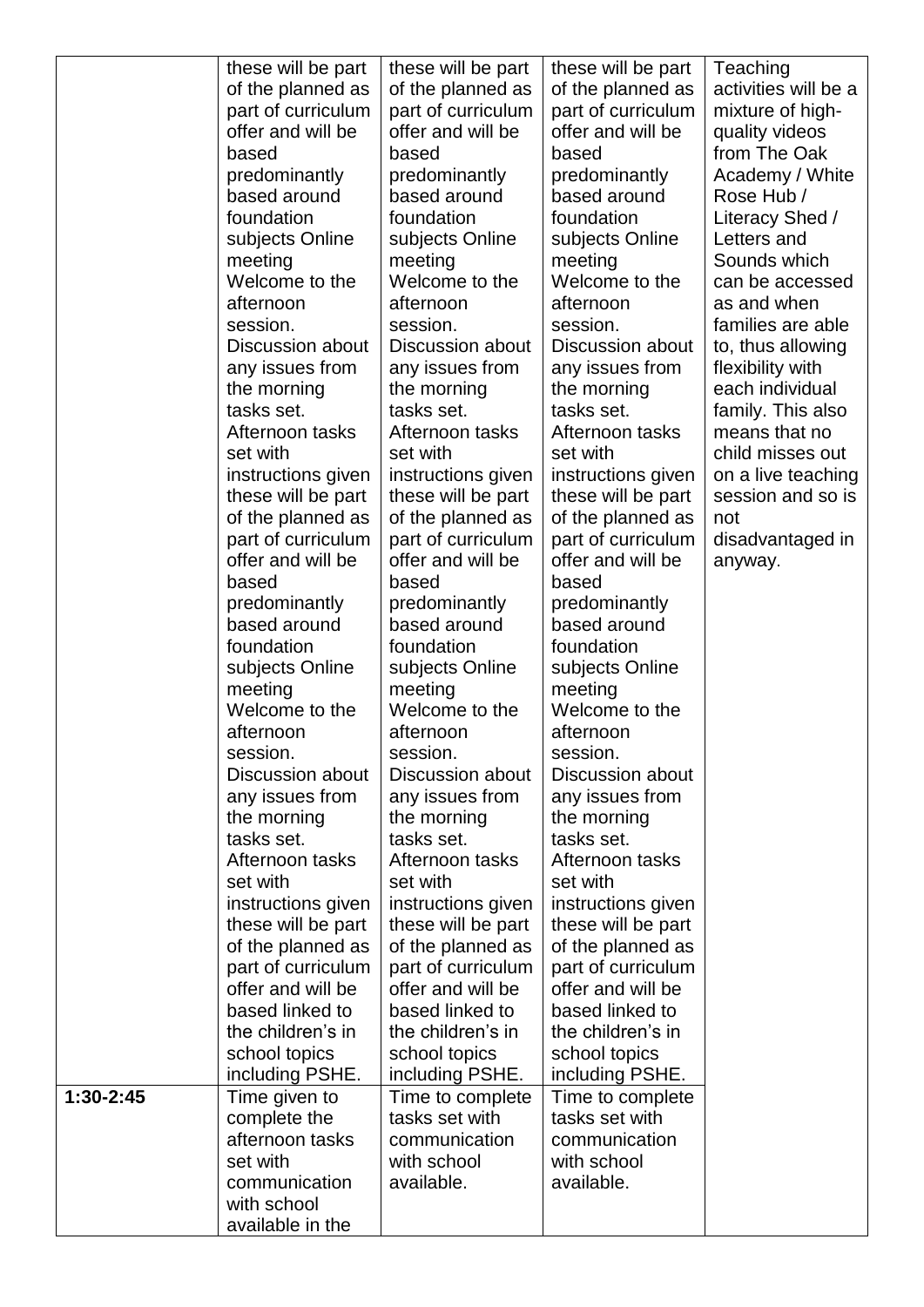|             | afternoons as it      | Daily PM tasks        | Daily PM tasks        |
|-------------|-----------------------|-----------------------|-----------------------|
|             | is in the             | set:                  | <u>set:</u>           |
|             | mornings.             |                       |                       |
|             |                       | Linked closely to     | Linked closely to     |
|             | Daily PM tasks        | curriculum and        | curriculum and        |
|             | set:                  | foundation            | foundation            |
|             |                       | subjects.             | subjects.             |
|             | Linked closely to     |                       |                       |
|             | curriculum and        | Music / PSHE /        | Music / PSHE /        |
|             | foundation            | History /             | History /             |
|             | subjects.             | Geography / RE /      | Geography / RE /      |
|             |                       | PSHE / PE tasks       | PSHE / PE tasks       |
|             | Music / PSHE /        | set weekly            | set weekly.           |
|             | History /             |                       |                       |
|             | Geography / RE /      |                       |                       |
|             | PSHE / PE tasks       |                       |                       |
|             | set weekly            |                       |                       |
| $2:45-3:10$ | <b>Online meeting</b> | <b>Online meeting</b> | <b>Online meeting</b> |
|             |                       |                       |                       |
|             | End of the day        | End of the day        | End of the day        |
|             | catch up.             | catch up.             | catch up.             |
|             | Summary of            | Summary of            | Summary of            |
|             | learning from the     | learning from the     | learning from the     |
|             | afternoon / day.      | afternoon / day.      | afternoon / day.      |
|             | Preparation for       | Preparation for       | Preparation for       |
|             | tomorrows             | tomorrows             | tomorrows             |
|             | learning.             | learning.             | learning.             |
|             | <b>Ending the day</b> | <b>Ending the day</b> | <b>Ending the day</b> |
|             | with class story      | with class story      | with class story      |
|             | time.                 | time.                 | time.                 |

#### **Accessing remote education**

#### **How will my child access any online remote education you are providing?**

During any period of home learning we will be using the following platforms

- Microsoft Teams
- Private Google drive account the link for which is on our website in the event you want to complete work without being on Teams.
- Class Dojo

#### **If my child does not have digital or online access at home, how will you support them to access remote education?**

We recognise that some pupils may not have suitable online access at home. We take the following approaches to support those pupils to access remote education:

• If you do not have devices at home to access our online platforms please ensure your names are left with our office. We have provision in school to provide a small number of devices to enable our children to access work. This may be in the form of Laptops or Tablets.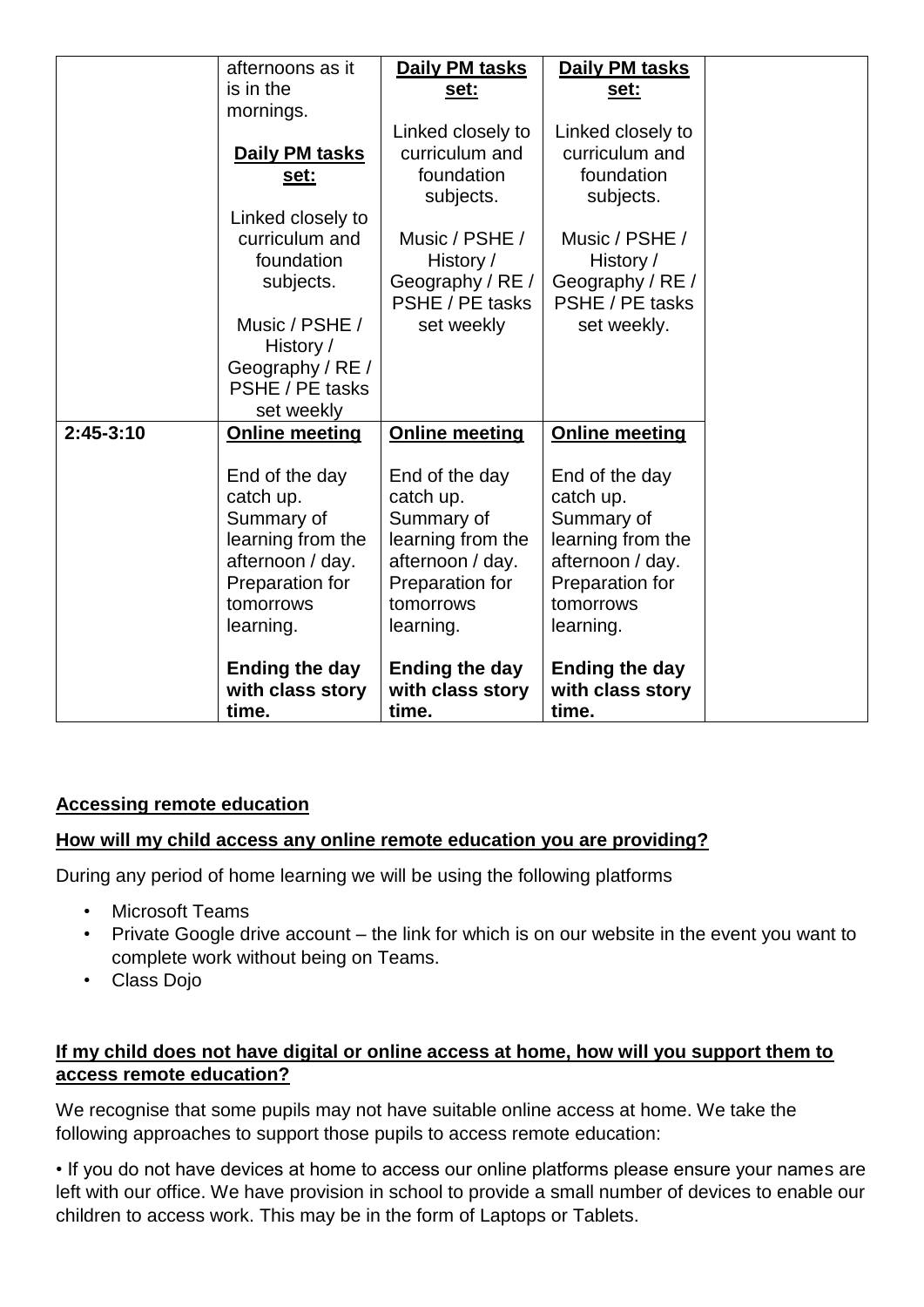• It will be expected that you will sign for any device that is loaned to you to say you understand the terms to which the device is being given out. It will be expected that the device is returned to school at the end of any period of self-isolation or lockdown in the same condition in which it was loaned.

• We are able to provide sim cards which contain 30GB of data for 90 days when you loan your device from us. This can be used with a mobile phone and tethered to the device to enable access to our online platforms. Please ask at the office for help with this and we can set it up before you leave our premises.

• If you do not have online access then we are able to print out any work you require, you can collect this from the main office each day. Teachers are uploading work on a daily basis and so these packs need to be collected each day. Please leave your name with the office so that we can make them available for you to collect.

• The vast majority of our school community uses Class Dojo to communicate with staff, if you can not return work remotely you are able to take a photo and send it to teachers on Class Dojo. Alternatively, you can drop your work back into school for assessment and feedback.

#### **How will my child be taught remotely?**

We use a combination of the following approaches to teach pupils remotely:

- We will deliver a mix of online and offline activities. There will be key points throughout the day where our teachers will be live on Teams. 9:15 for a morning update, 1:15 for an afternoon update and 2:45 for an end of day catch up and story time.
- Lessons will also be delivered through other pre-recorded videos such as The Oak Academy Material and maths from the White Rose Maths
- Printed packs will be available for use
- Worksheets will be made editable on Teams and can be returned on the platform each day for feedback and assessment.
- Parents may be directed to other websites to enhance learning but all of these will have been checked by school staff and specific instructions will also be given on what and how to access if required.
- Children will receive daily feedback on their work from staff.

We expect children to have access to a quiet space and to behave appropriately during online sessions. We view the use of remote learning as an extension of our classroom and therefore the children must behave in a way which would be acceptable in school.

#### **Engagement and feedback**

#### **What are your expectations for my child's engagement and the support that we as parents and carers should provide at home?**

We expect parents to support children to the best of their ability and that each child engages as much as they are able to with the online content. The following is what we would advise our parents to do each day.

**Preparation at home**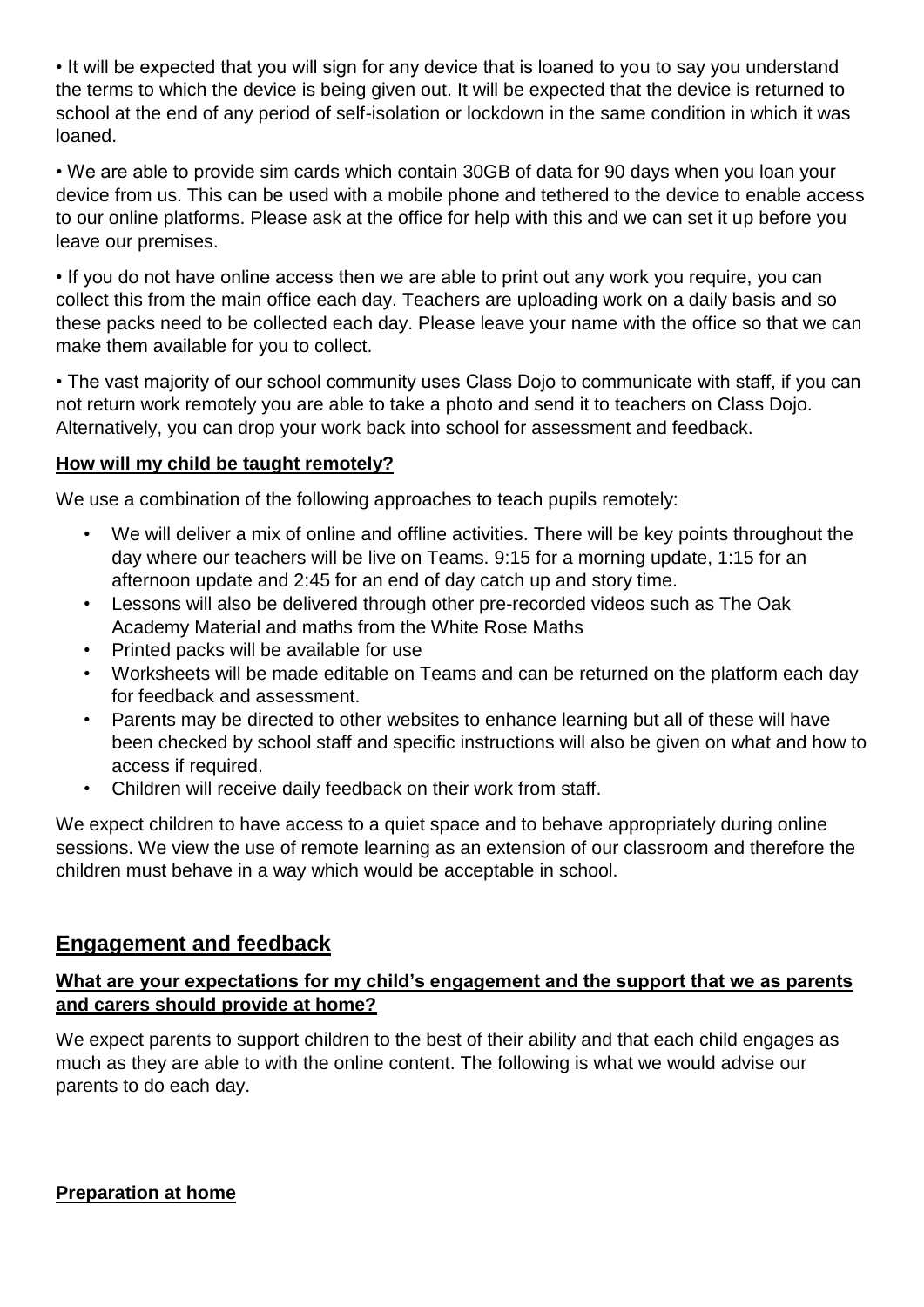Parents should endeavour to support pupils' remote learning by creating a positive environment for their child to learn, for example:

- Distinguish between weekdays and weekends, to separate school life and home life.
- At the end of the day, have a clear cut-off to signal school time is over.
- Create and stick to a routine.
- Provide the correct equipment in order for your child to complete the work given.
- Designate a working space if possible.
- Make time for exercise and breaks throughout the day to keep your child active.
- Reinforce the importance of children staying safe online.
- Be aware of what your child is being asked to do, including: sites they will be asked to use and the school staff your child will interact with.
- Emphasise the importance of a safe online environment. Set age-appropriate parental controls on digital devices and use internet filters to block malicious websites. These are usually free, but often need to be turned on.
- Encourage your child to work to the best of their ability and praise their efforts.

#### **How will you check whether my child is engaging with their work and how will I be informed if there are concerns?**

Teachers will monitor online attendance via Microsoft Teams. Each day a log will be made of engagement with online work and this will be correlated with the school office and our list of home packs being picked up from there. Senior Leaders will also monitor engagement. Where there are safeguarding concerns surrounding a family one of the Designated Lead Teachers may contact you to ensure everything is okay and to offer advice and support if required. If concerns are consistently raised regarding engagement phone calls home from senior leaders will be made and support offered. Teachers will ensure that feedback is given to the children on a daily basis via the feedback option on Teams.

#### **Additional support for pupils with particular needs**

#### **How will you work with me to help my child who needs additional support from adults at home to access remote education?**

We recognise that some pupils, for example some pupils with special educational needs and disabilities (SEND), may not be able to access remote education without support from adults at home. We acknowledge the difficulties this may place on families, and we will work with parents and carers to support those pupils in the following ways:

- Children with SEND will be supported as much as possible to access remote learning which is bespoke to their needs.
- Staff will, wherever possible, ensure that work is differentiated to meet individual need.
- Children who have specific support plans and EHCP's will access work which continues to meet the requirements set out in this document.
- If, for example, a child has a 1:1 Teaching Assistant in school that person will make daily contact with the child and set work which is accessible and can be measured against their plans.
- Every reasonable adjustment will be made to ensure our online provision is as inclusive and accessible as we possibly can. We welcome contact from families who may require extra support with this and school will be happy to advise.

#### **Remote education for self-isolating pupils**